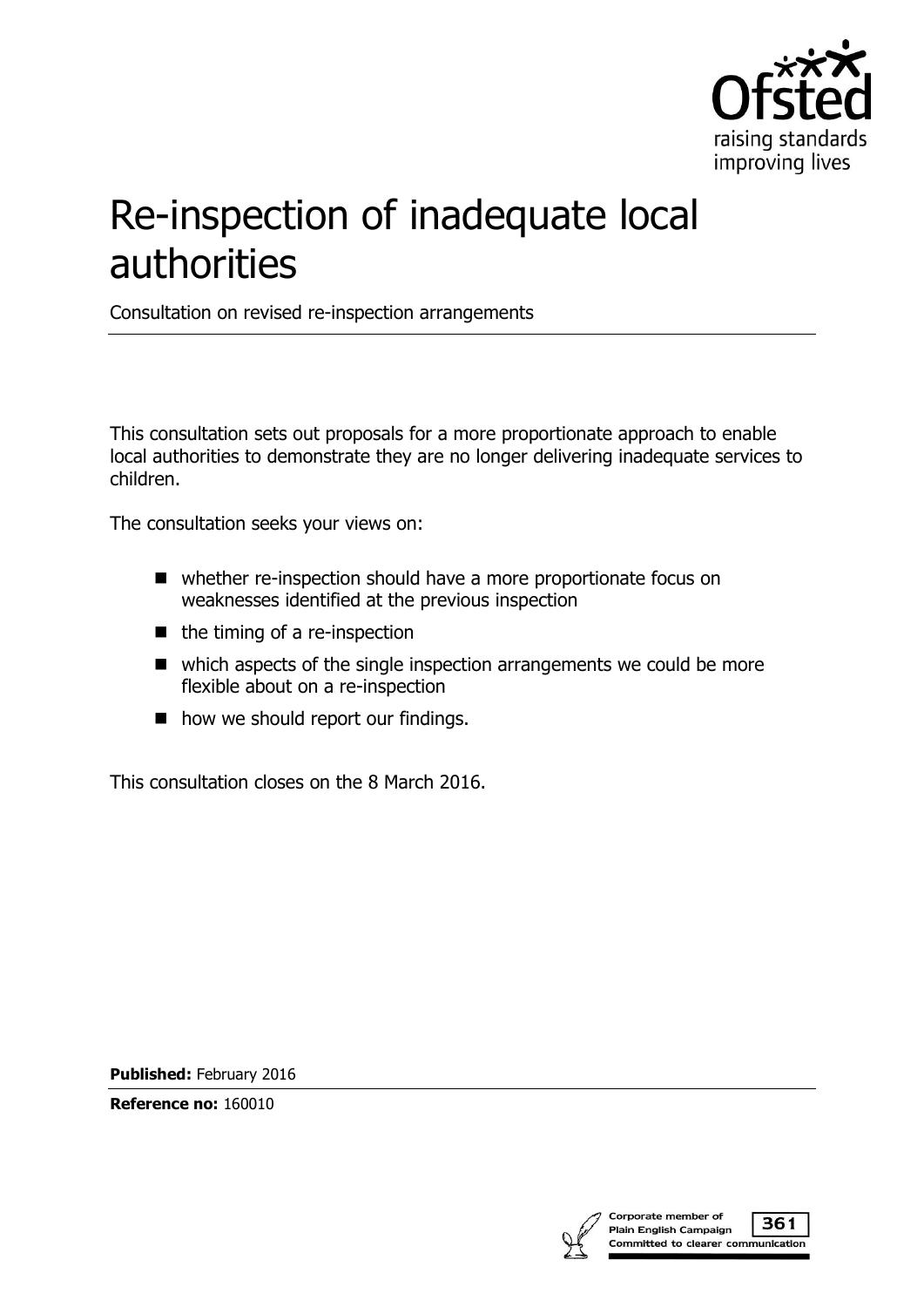The Office for Standards in Education, Children's Services and Skills (Ofsted) regulates and inspects to achieve excellence in the care of children and young people, and in education and skills for learners of all ages. It regulates and inspects childcare and children's social care, and inspects the Children and Family Court Advisory and Support Service (Cafcass), schools, colleges, initial teacher training, further education and skills, adult and community learning, and education and training in prisons and other secure establishments. It assesses council children's services, and inspects services for looked after children, safeguarding and child protection.

If you would like a copy of this document in a different format, such as large print or Braille, please telephone 0300 123 1231, or email enquiries@ofsted.gov.uk.

You may reuse this information (not including logos) free of charge in any format or medium, under the terms of the Open Government Licence. To view this licence, visit www.nationalarchives.gov.uk/doc/open-government-licence, write to the Information Policy Team, The National Archives, Kew, London TW9 4DU, or email: psi@nationalarchives.gsi.gov.uk.

This publication is available at www.gov.uk/government/organisations/ofsted.

Interested in our work? You can subscribe to our monthly newsletter for more information and updates: http://eepurl.com/iTrDn.

Piccadilly Gate Store Street Manchester M1 2WD

T: 0300 123 1231 Textphone: 0161 618 8524 E: enquiries@ofsted.gov.uk W: www.gov.uk/government/organisations/ofsted

No. 160010

 $\mathsf{Of}^{\mathsf{xxx}}_{\mathsf{C}}$ 

© Crown copyright 2016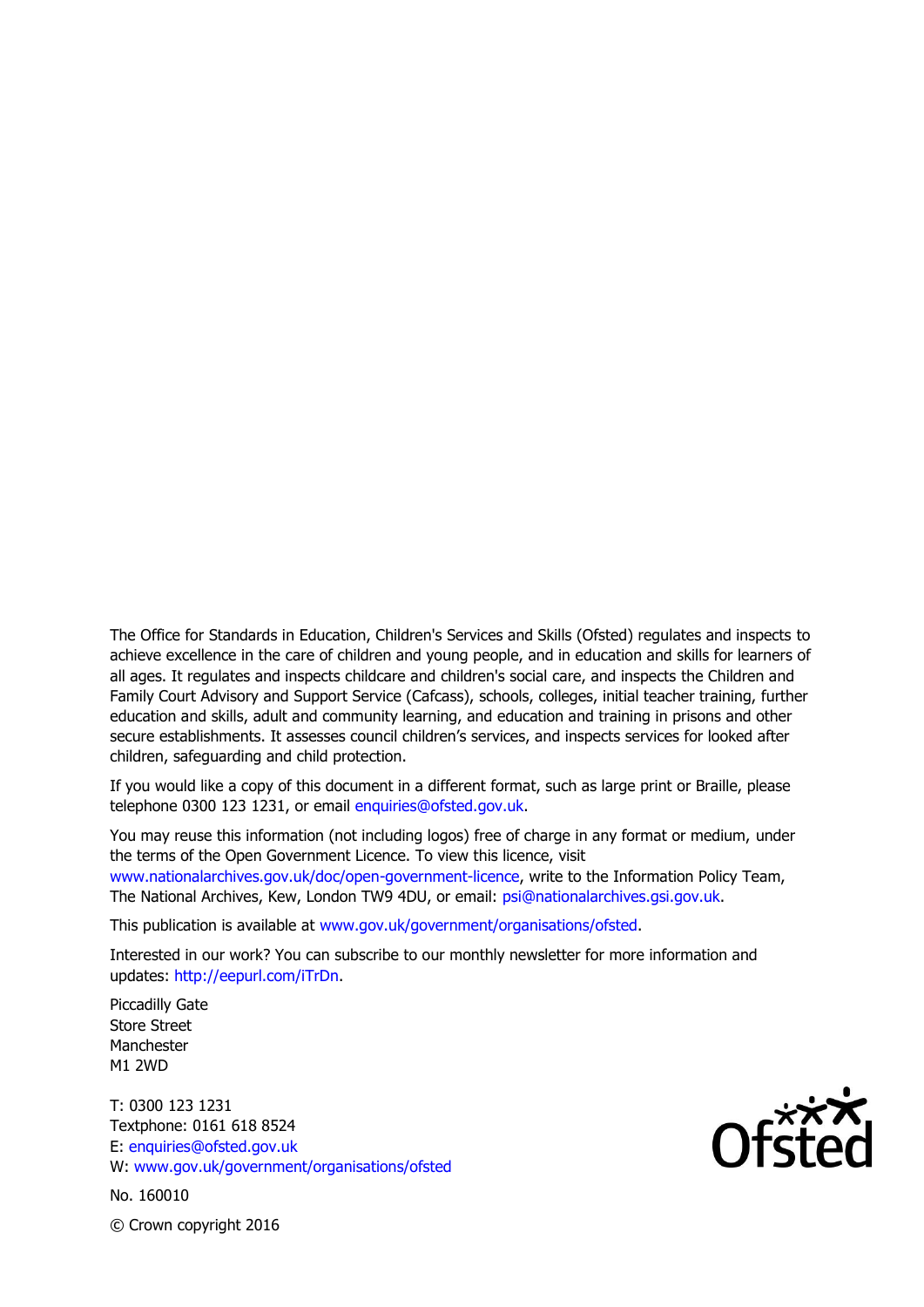# **Contents**

| <b>Introduction</b>                    | 4  |
|----------------------------------------|----|
| How do I respond to the consultation?  | 4  |
| Online electronic questionnaire        | 4  |
| Download and email                     | 5  |
| Print and post                         | 5  |
| About you                              | 6  |
| <b>Focus on weaknesses</b>             | 6  |
| The timing of the re-inspection        | 8  |
| <b>Inspection methodology</b>          | 10 |
| <b>Making judgements and reporting</b> | 12 |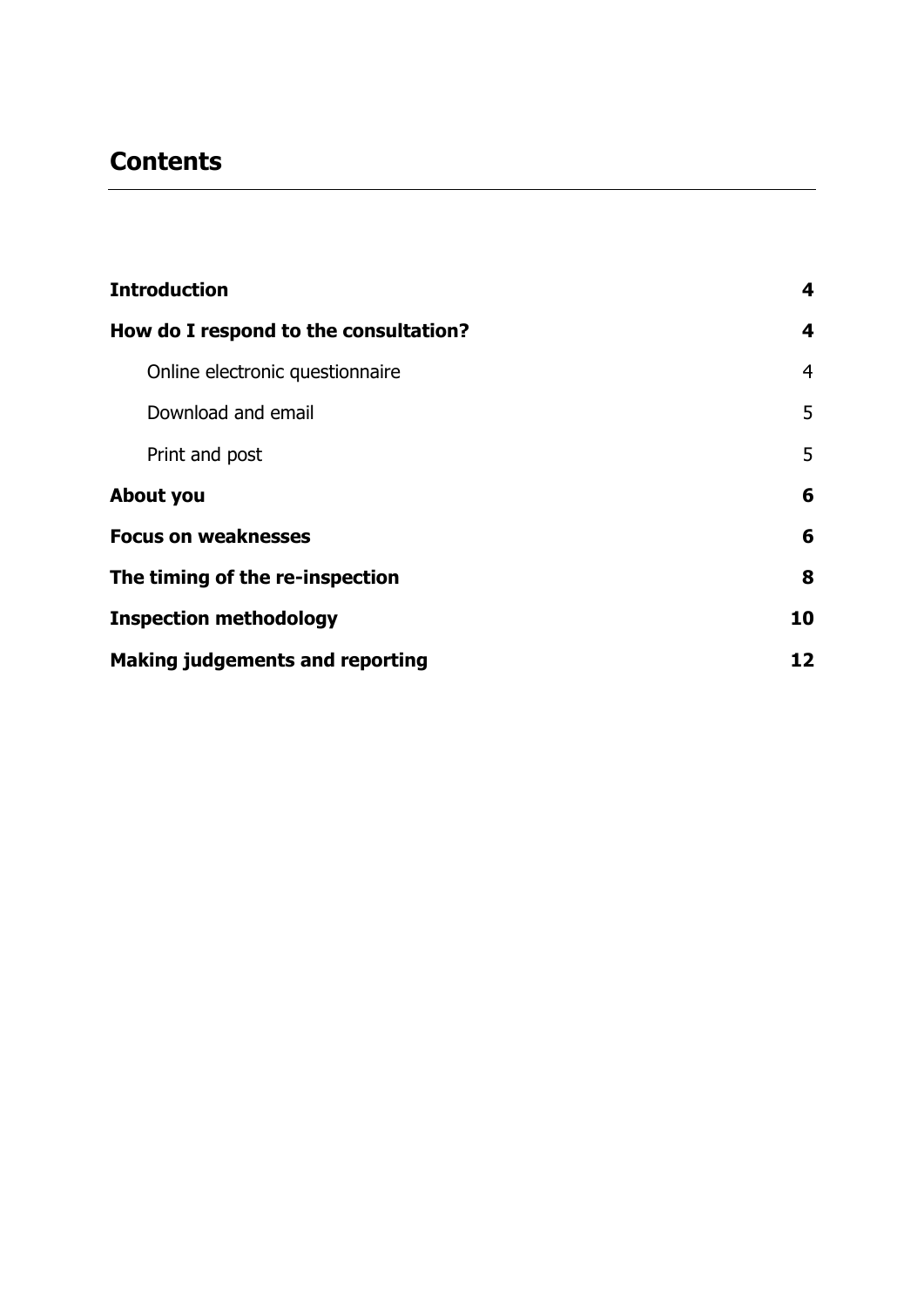

# <span id="page-3-0"></span>**Introduction**

- 1. The current framework and evaluation schedule for the inspections of services for children in need of help and protection, children looked after and care leavers (the single inspection framework), states that Ofsted will re-inspect any inadequate local authority within 18 to 24 months. $<sup>1</sup>$  For any local authority</sup> found to be inadequate, this has meant two inspections in three years looking at the full range of their services. We recognise that this may not always be the most proportionate response, particularly for those local authorities that have been judged inadequate in some aspects of their services but not others.
- 2. In March 2015, we introduced our improvement offer to those authorities judged to be either inadequate or to require improvement to be good. The final stage of the improvement offer for those judged inadequate is an inspection that reports on the progress made but does not supersede the earlier judgement of inadequate; currently this can only happen through a full reinspection under the single inspection framework.
- 3. The current single inspection cycle will end in 2017 and so there may be some authorities that will need an opportunity to demonstrate improvement out of inadequate beyond the end of the single inspection cycle.
- 4. This document sets out our proposals to use the single inspection framework more proportionately for re-inspection.
- 5. In keeping with our standard practice, we are also going to review our improvement offer to ensure that it remains fit for purpose, adds value and is delivered in the most efficient way. We will take account of the response to this consultation when determining any revisions to the improvement offer in future and in particular how the improvement offer aligns with our re-inspection arrangements. We will contact local authorities and other key stakeholders directly for their views on the improvement offer at a later date.

# <span id="page-3-1"></span>**How do I respond to the consultation?**

6. There are three ways of completing and submitting your response.

### <span id="page-3-2"></span>**Online electronic questionnaire**

Visit [www.surveymonkey.co.uk/r/ReIILAs](http://www.surveymonkey.co.uk/r/ReIILAs) to complete and submit an electronic version of the response form.

j

 $1$  Inspecting local authority children's services: framework; [www.gov.uk/government/publications/inspecting-local-authority-childrens-services-framework.](http://www.gov.uk/government/publications/inspecting-local-authority-childrens-services-framework)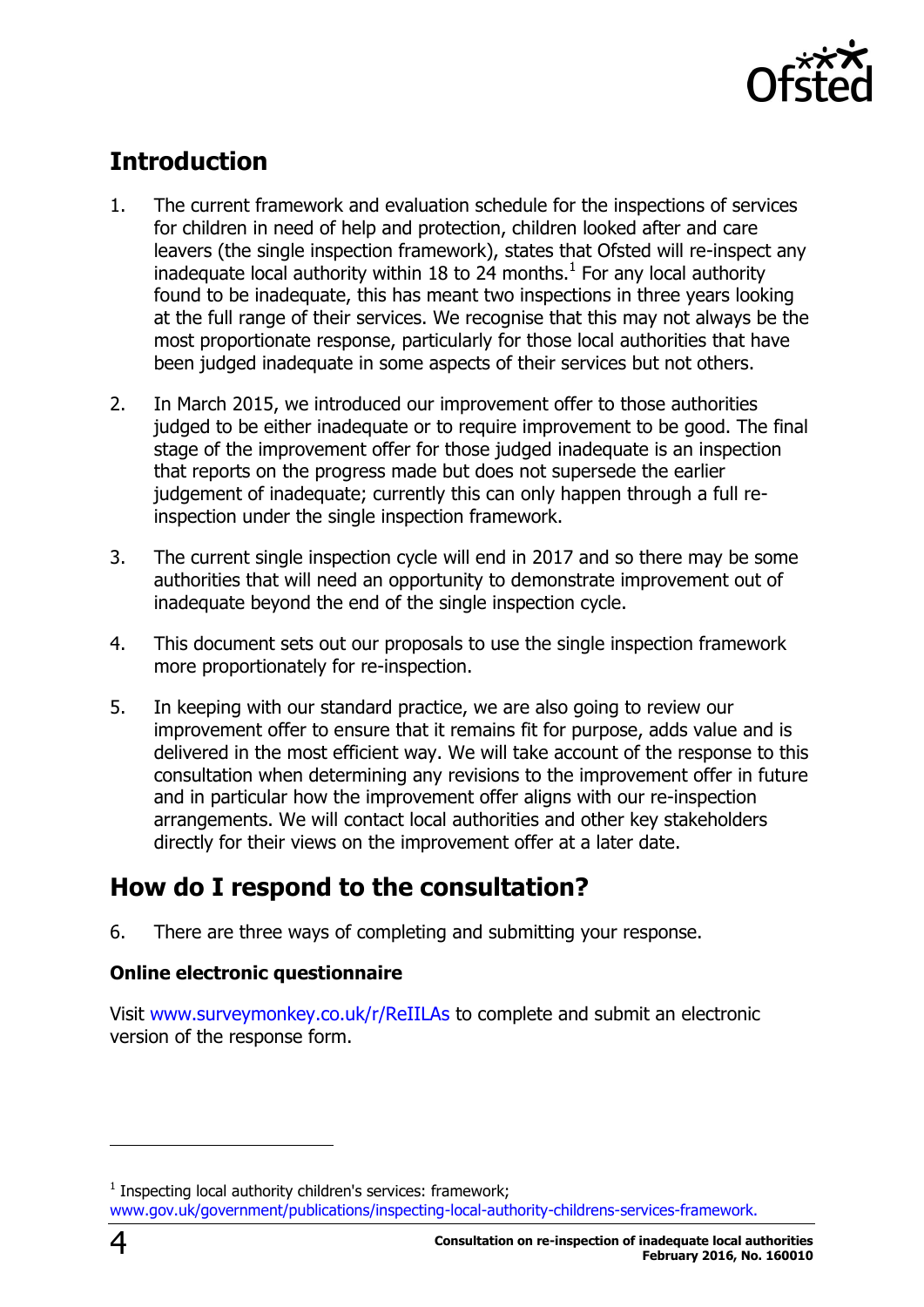

### <span id="page-4-0"></span>**Download and email**

Visit [www.gov.uk/government/consultations/re-inspection-of-inadequate-local](http://www.gov.uk/government/consultations/re-inspection-of-inadequate-local-authorities)[authorities](http://www.gov.uk/government/consultations/re-inspection-of-inadequate-local-authorities) to download a Word version of this document and complete the questions on your computer. When you have completed the form, please email it to [socialcare@ofsted.gov.uk](mailto:socialcare@ofsted.gov.uk) with the consultation name in the subject line: **reinspection of inadequate local authorities**.

### <span id="page-4-1"></span>**Print and post**

Visit [www.gov.uk/government/consultations/re-inspection-of-inadequate-local](http://www.gov.uk/government/consultations/re-inspection-of-inadequate-local-authorities)[authorities](http://www.gov.uk/government/consultations/re-inspection-of-inadequate-local-authorities) to print a Word or PDF version of the response form that you can fill in by hand. When you have completed it, please post it to:

Social Care Policy Team **Ofsted** Aviation House 125 Kingsway London WC2B 6SE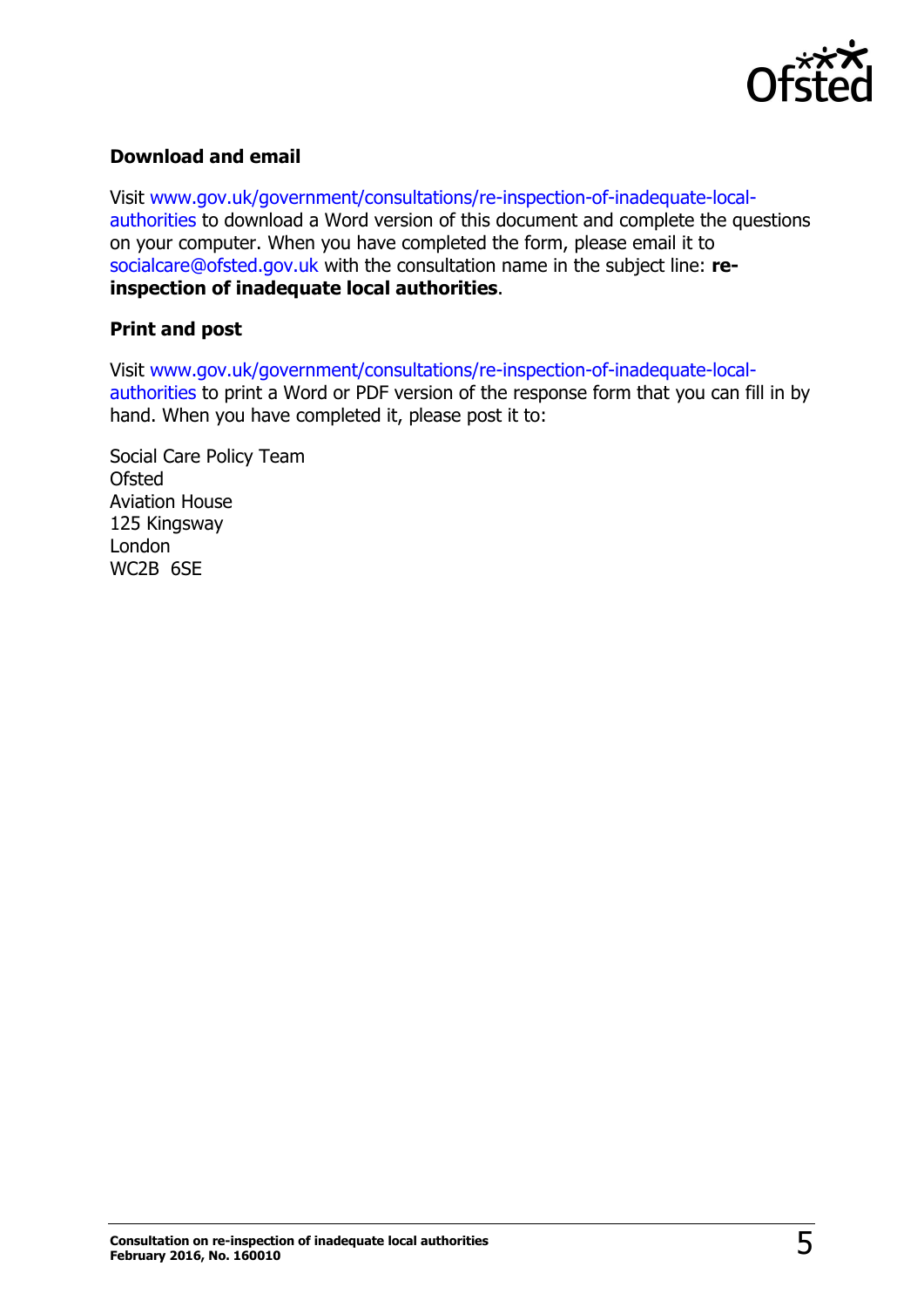

# <span id="page-5-0"></span>**About you**

### **Are you responding on behalf of an organisation or as an individual?**

| Individual response                          |  |
|----------------------------------------------|--|
| On behalf of an organisation, please specify |  |

### **I am a:**

| local authority Director of Children's<br><b>Services</b> | local authority Chief Executive                         |  |
|-----------------------------------------------------------|---------------------------------------------------------|--|
| Local Safeguarding Children Board<br>Chair                | Other local authority director or<br>assistant director |  |
| practitioner in education                                 | senior manager in education                             |  |
| practitioner in social care                               | senior manager in social care                           |  |
| lawyer                                                    | elected representative                                  |  |
| child or young person                                     | parent/carer                                            |  |
| prefer not to say                                         |                                                         |  |
| Other (please tell us)                                    |                                                         |  |

### <span id="page-5-1"></span>**Focus on weaknesses**

- 7. We propose to focus re-inspections on the areas of weakness (the reasons for the inadequate judgement) identified at the original single inspection. This will ensure that each re-inspection focuses on the areas of practice most in need of improvement.
- 8. Where a local authority was found to be inadequate in all judgement areas, this will likely result in the re-inspection mirroring a full single inspection as we will want to be assured that sufficient progress has been made against the full scope of the original inspection. We will use the relevant grade criteria in the single inspection evaluation schedule as our benchmark to evaluate against.
- 9. This approach will ensure that all local authorities are evaluated against a consistent standard of practice, while ensuring that the grade criteria are applied in a manner specific to the areas for improvement in that local authority.
- 10. We recognise that there are risks inherent in this proportionate approach: aspects of practice that were previously strong may be allowed to deteriorate if a local authority focuses only on its weaknesses from the original inspection. If we have any information to suggest that practice has significantly deteriorated in specific areas, we will include these areas of practice in the scope of our reinspection.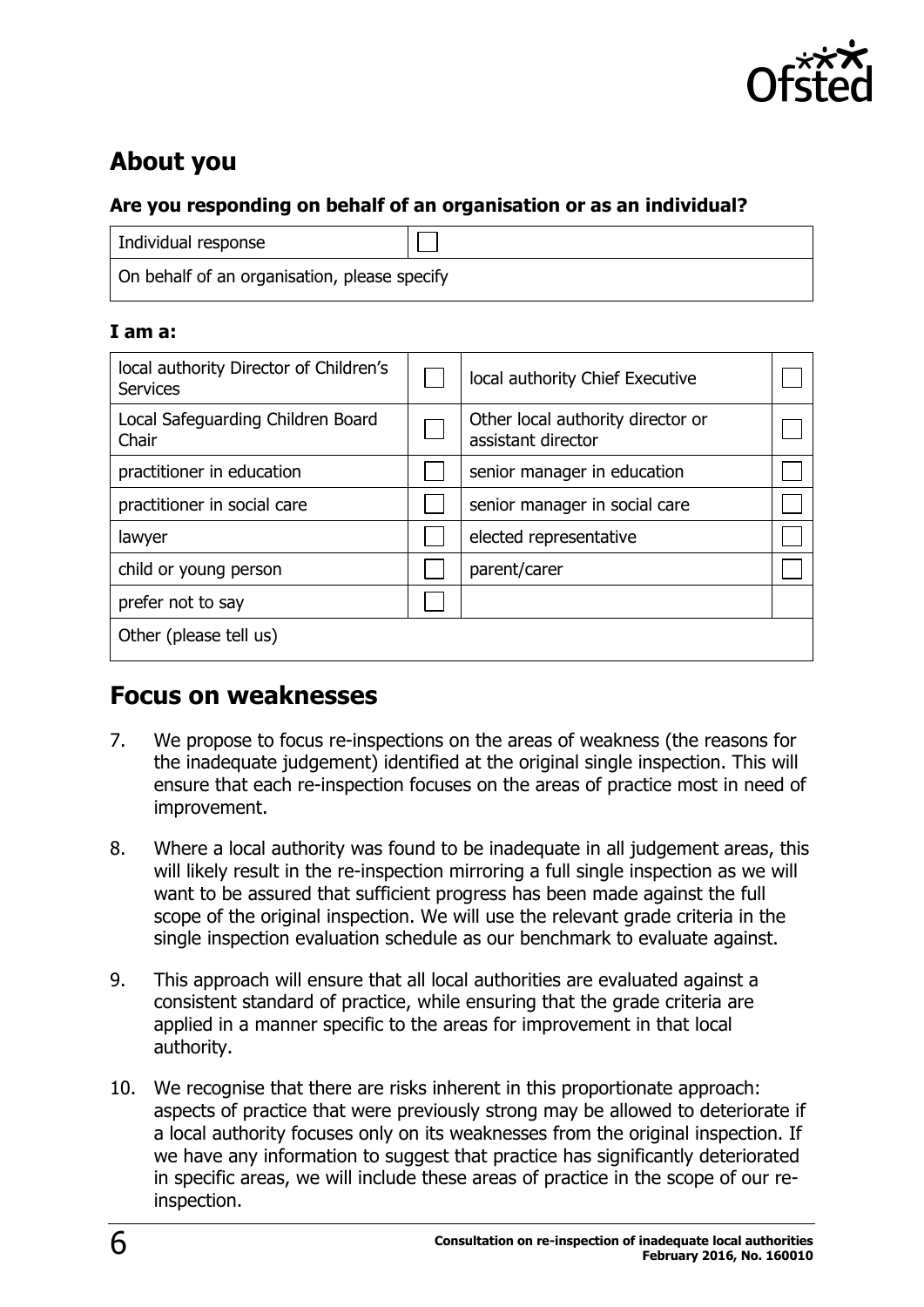

11. We also propose to mitigate this risk through the new inspection programme that we will implement after the single inspection cycle has finished. This will likely include a mixture of short universal and targeted inspections, giving us greater flexibility to focus on any specific issue or area of practice. This future regime will be subject to full public consultation later in the year.

### **Do you agree that our re-inspection of local authorities previously found to be inadequate:**

■ should be more proportionate and risk based?

| <b>Yes</b> | <b>No</b> | Don't know |
|------------|-----------|------------|
|            |           |            |

■ should focus on the areas of weakness identified at the previous inspection?

| Yes | <b>No</b> | Don't know |
|-----|-----------|------------|
|     |           |            |

 $\blacksquare$  should be the same as a full inspection, where all judgement areas were found to be inadequate?

| Yes | <b>No</b> | Don't know |
|-----|-----------|------------|
|     |           |            |

### **Please use the box below to provide any comments you have on our proposal to focus on weaknesses at a re-inspection:**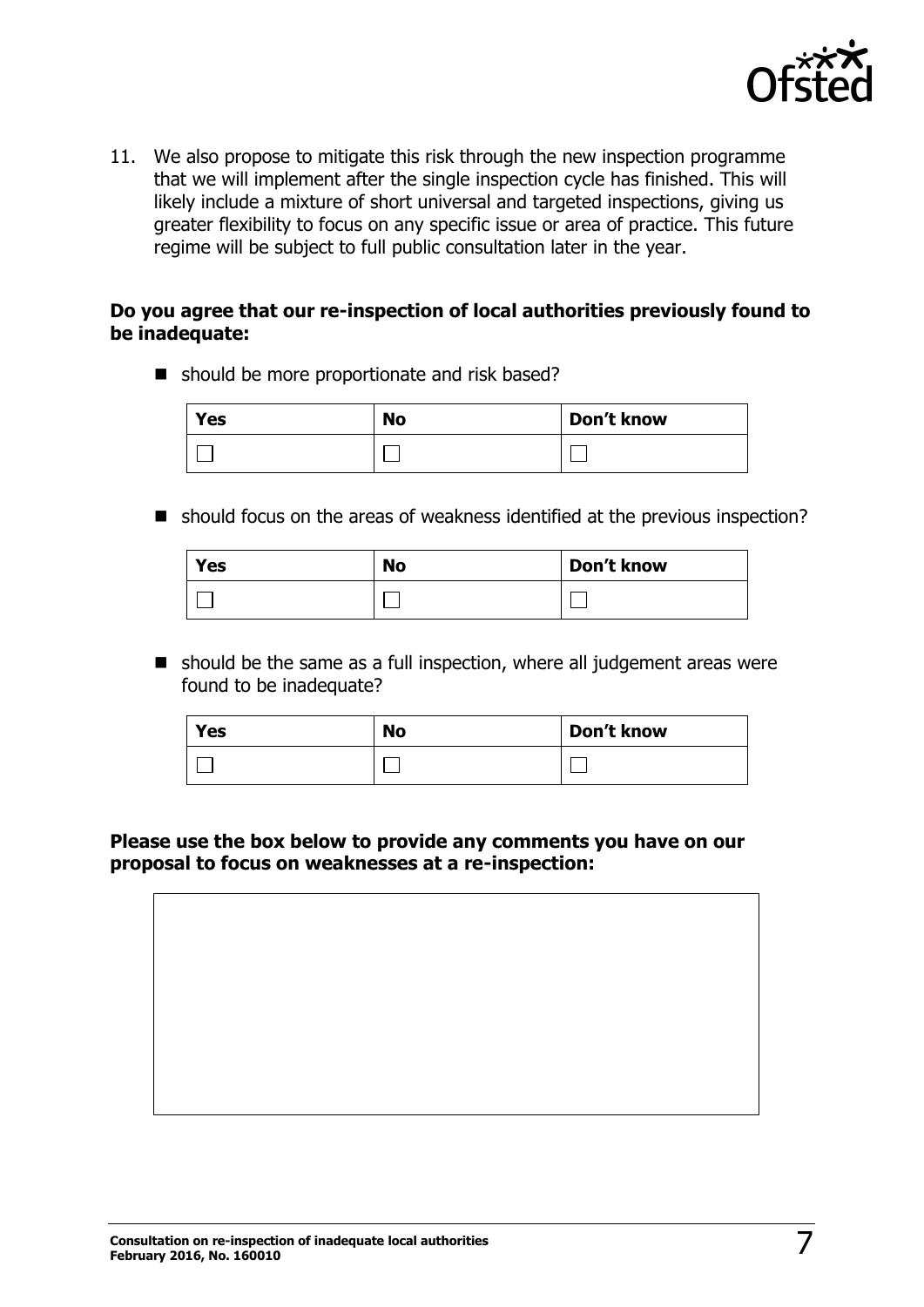

# <span id="page-7-0"></span>**The timing of the re-inspection**

- 12. Our experience of the re-inspections we have undertaken to date and our discussions with representative bodies – such as the Association of Directors of Children's Services (ADCS) and the Local Government Association (LGA) – show that timing is important. We want to return at a time when an inspection positively supports the improvement journey the local authority is on. We propose that the timing of a re-inspection should be influenced by:
	- $\blacksquare$  regular Ofsted monitoring visits (be that under the existing improvement offer or similar arrangements)
	- $\blacksquare$  the views of the Department for Education (DfE)
	- $\blacksquare$  the views of the local authority itself
	- any data, information or intelligence that suggest that the local authority has made sufficient improvement or is failing to act on its weaknesses.
- 13. We do not propose to give the local authority prior notice of the inspection, rather that they (and the DfE) are influential in agreeing when the most appropriate time for re-inspection will be. Ofsted will reserve the right to reinspect at a time that it sees fit or re-inspect when directed by the Secretary of State.
- 14. We propose to keep the current maximum time limit for re-inspection set out in the single inspection framework, which is to re-inspect within 24 months. We will measure this from the point when the local authority submits the statement of proposed action they are required to make in response to the report.
- 15. If we decide to re-inspect at any time in the period up to the 24-month time limit, this inspection will likely be a proportionate re-inspection as outlined in our first proposal. If the 24-month time limit is reached and there is insufficient evidence of improvement, we will likely undertake a full inspection. This is because an indication of insufficient improvement in the areas of weakness would give us cause for concern that the performance of other areas of service may have declined.

### **Should the timing of the re-inspection be influenced by the views of:**

■ the Department for Education:

| <b>Yes</b> | <b>No</b> | Don't know |
|------------|-----------|------------|
|            |           |            |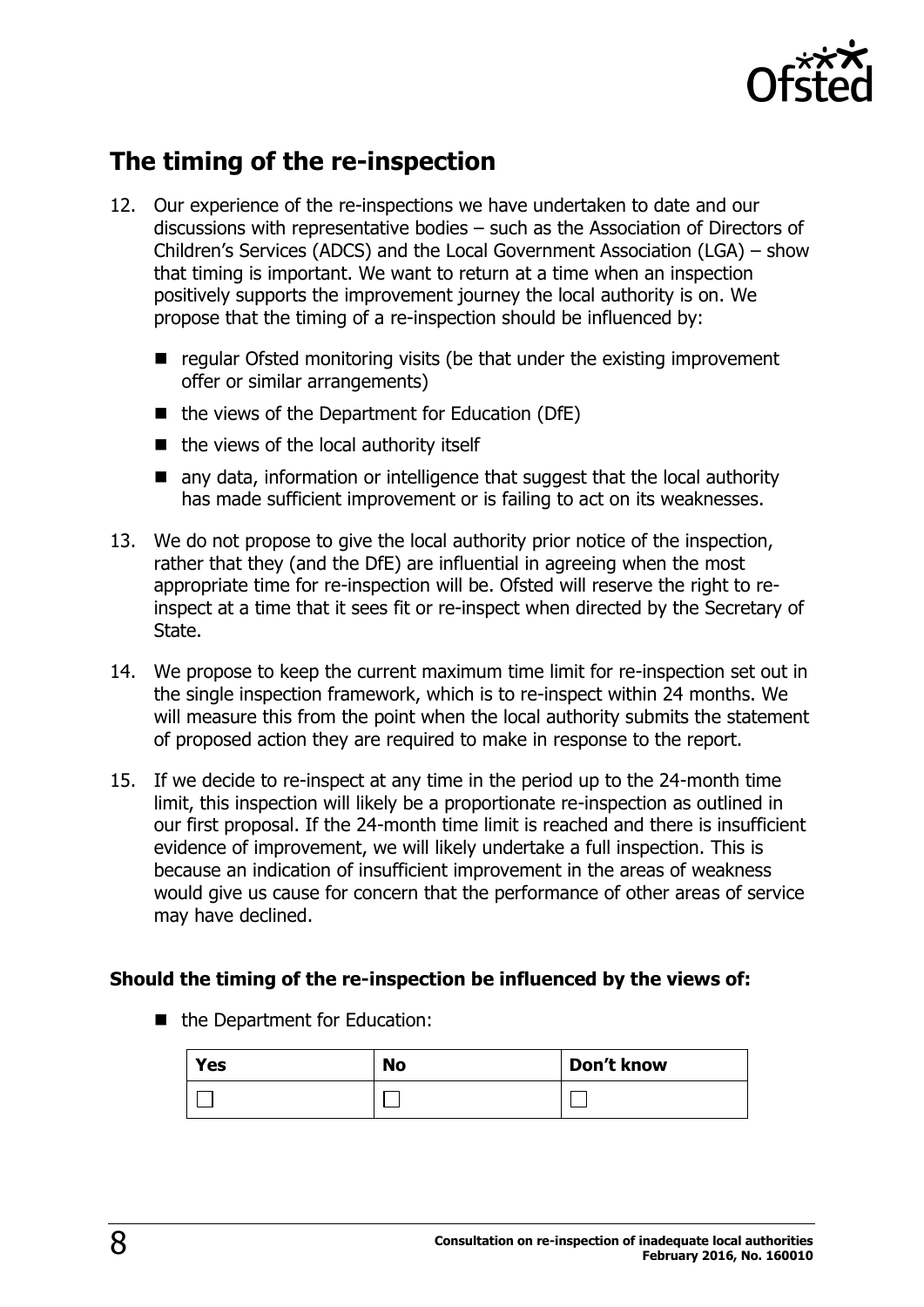

 $\blacksquare$  the local authority

| Yes | <b>No</b> | Don't know |
|-----|-----------|------------|
|     |           |            |

**If you have answered 'No' to either part of the previous question, please tell us how you think the timing of a re-inspection should be determined:**



**Do you agree that we should keep a maximum time limit for re-inspection of 24 months after the local authority has made an action plan?**

| <b>Yes</b> | <b>No</b> | Don't know |
|------------|-----------|------------|
|            |           |            |

**Please use the box below to provide any other comments you have about the timing of a re-inspection:**

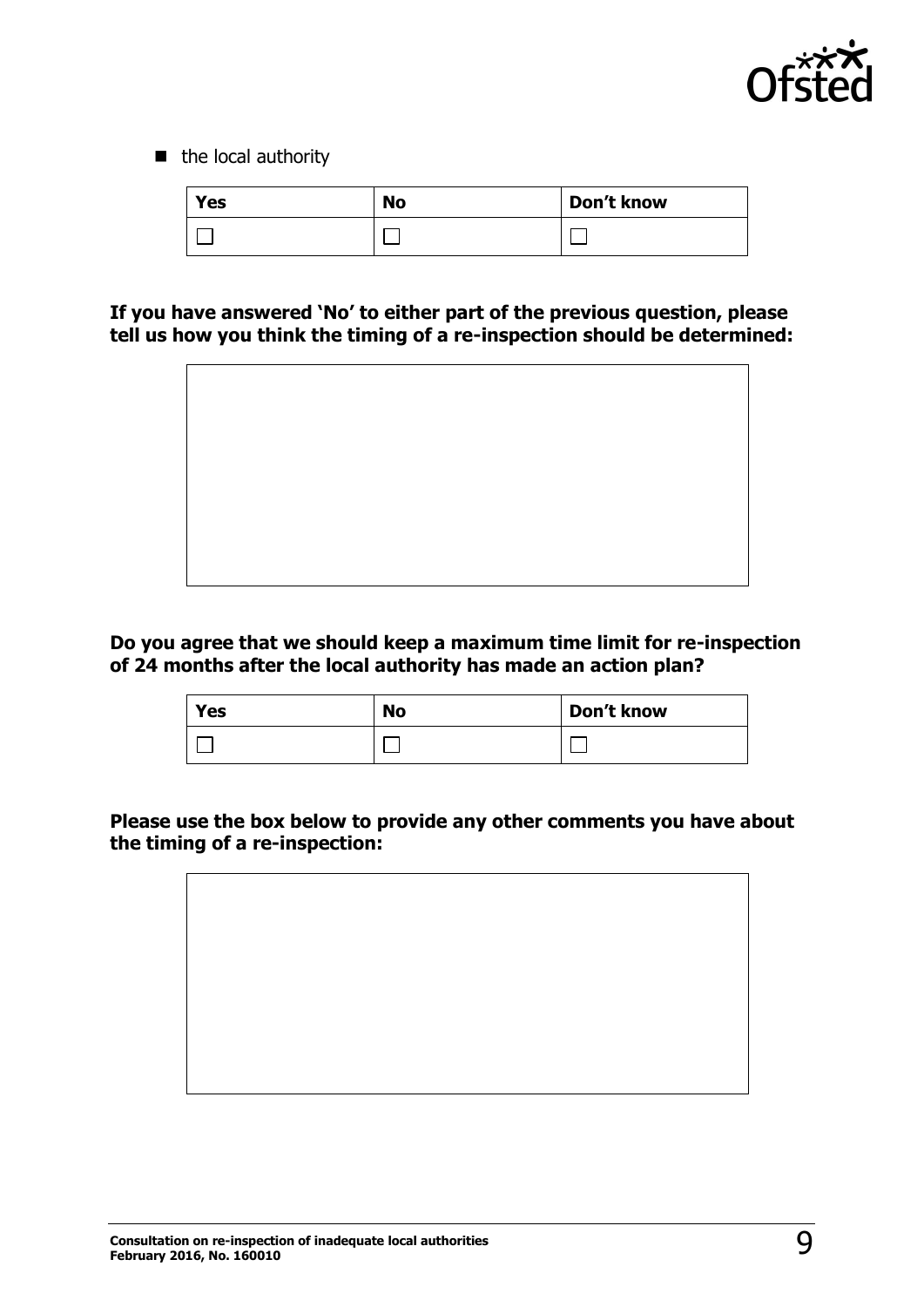

# <span id="page-9-0"></span>**Inspection methodology**

- 16. To provide a consistent experience to local authorities, we propose to use an adapted version of the methodology outlined in the single inspection framework. We propose to focus the re-inspection on the weaknesses identified at the original single inspection. Therefore, the scope of each re-inspection will differ. For example, weaknesses may only have been identified in the help and protection of children. The breadth of the inspection will determine how many inspectors we will deploy and over what period.
- 17. For re-inspections, we propose to retain the overall structure of the single inspection and to gather information in the same way. However, we will modify the arrangements to reflect the specific scope of the more focused reinspection.
- 18. Things we will keep the same on a re-inspection:
	- $\blacksquare$  we will always undertake some activity in weeks one to three
	- activity in week one will occur with the same short notice period
	- $\blacksquare$  inspectors will not be on site in week two
	- we will ask the local authority to audit some cases
	- $\blacksquare$  the timescales for the local authority to submit information to support the inspection (Annex A in the framework) will remain the same.
- 19. Things we may be more flexible about for each re-inspection:
	- whether the core part of fieldwork can be contained within one week (week three)
	- we will only ask for items in Annex A of the framework (case file lists and information to support the inspection) that are relevant to the specific scope of the re-inspection
	- $\blacksquare$  the number of cases we ask the local authority to audit
	- $\blacksquare$  the number of inspectors on site in week one and the number of days they are on site (in some cases this may be only the lead inspector for a very short period)
	- $\blacksquare$  the number of inspectors on site in week three and the number of days they are on site.
- 20. We anticipate that the **minimum** size a re-inspection is likely to be:

| Week 1                                                                      | Week 2                                                                                                         | Week 3                             |
|-----------------------------------------------------------------------------|----------------------------------------------------------------------------------------------------------------|------------------------------------|
| The lead inspector gives<br>notice and attends on<br>site the following day | Inspectors off site; local $ A $ team of three<br>authority provides case<br>audits and Annex A<br>information | inspectors on site for<br>one week |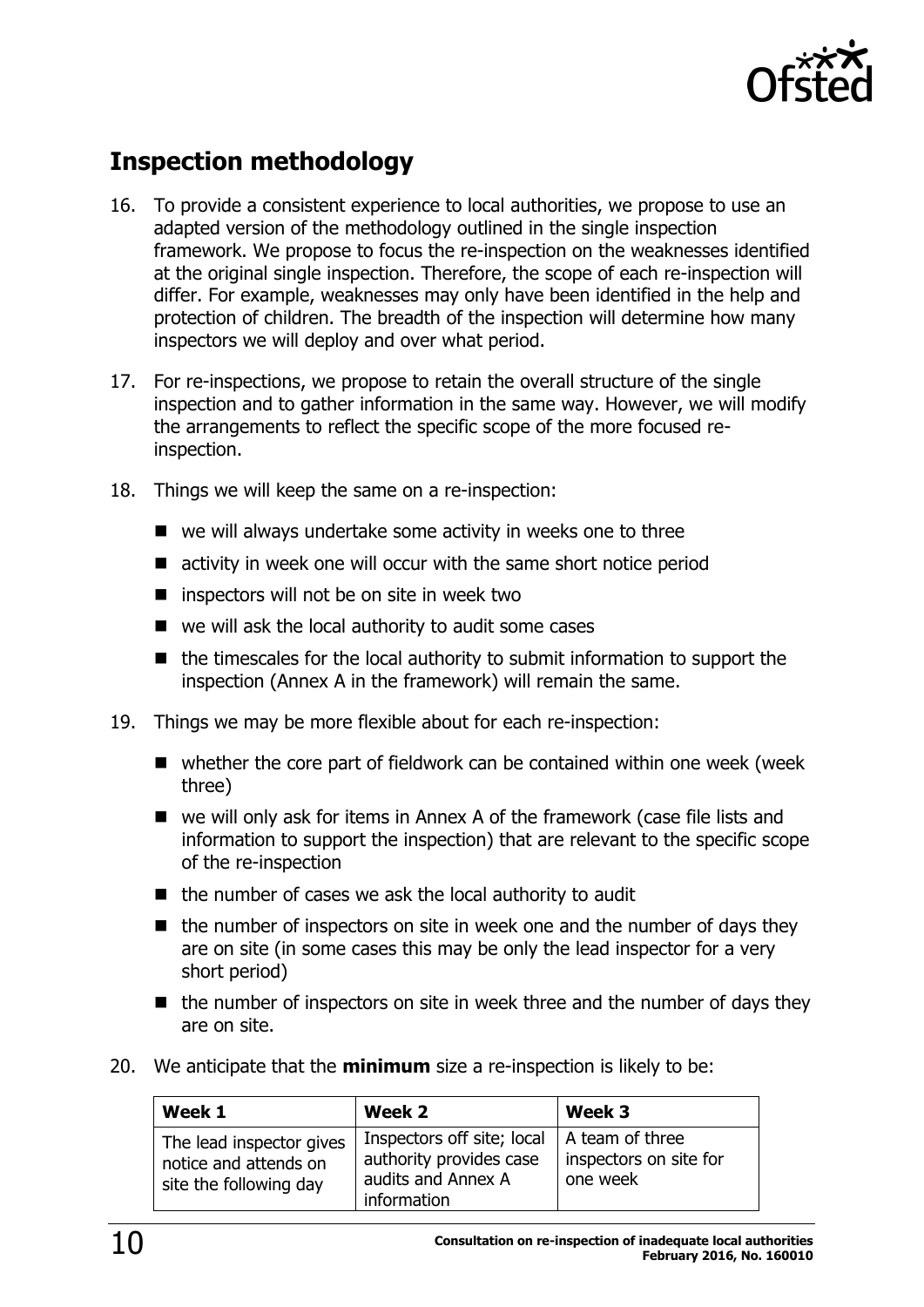

- 21. We believe that by using the single inspection model more flexibly in this way, we can provide local authorities with a consistent experience for which they feel prepared, while minimising the burden of inspection through a more proportionate and tailored response to their circumstances.
- 22. We will share the exact arrangements for any re-inspection in writing in advance of the re-inspection taking place.

### **Do you agree that on a re-inspection we should retain the following parts of the single inspection methodology:**

|                                                                                                                         | <b>Yes</b> | No | Don't know |
|-------------------------------------------------------------------------------------------------------------------------|------------|----|------------|
| we will always undertake some activity<br>in weeks one to three                                                         |            |    |            |
| week one will occur with the same<br>short notice period                                                                |            |    |            |
| inspectors will not be on site in week<br>two                                                                           |            |    |            |
| we will ask the local authority to audit<br>some cases                                                                  |            |    |            |
| the timescales for the local authority to<br>submit information to support the<br>inspection (Annex A in the framework) |            |    |            |

**Do you agree that on a re-inspection we should be flexible in applying the following parts of the single inspection methodology to reflect the specific scope of the re-inspection:**

|                                                                                                                           | <b>Yes</b> | <b>No</b> | Don't know |
|---------------------------------------------------------------------------------------------------------------------------|------------|-----------|------------|
| we will consider whether inspectors<br>need to be on site in week four                                                    |            |           |            |
| we will only ask for items in Annex A of<br>the framework that are relevant to the<br>specific scope of the re-inspection |            |           |            |
| the number of cases we ask the local<br>authority to audit                                                                |            |           |            |
| the number of inspectors on site in<br>week one and the number of days they<br>are on site                                |            |           |            |
| the number of inspectors on site in<br>week three and the number of days<br>they are on site                              |            |           |            |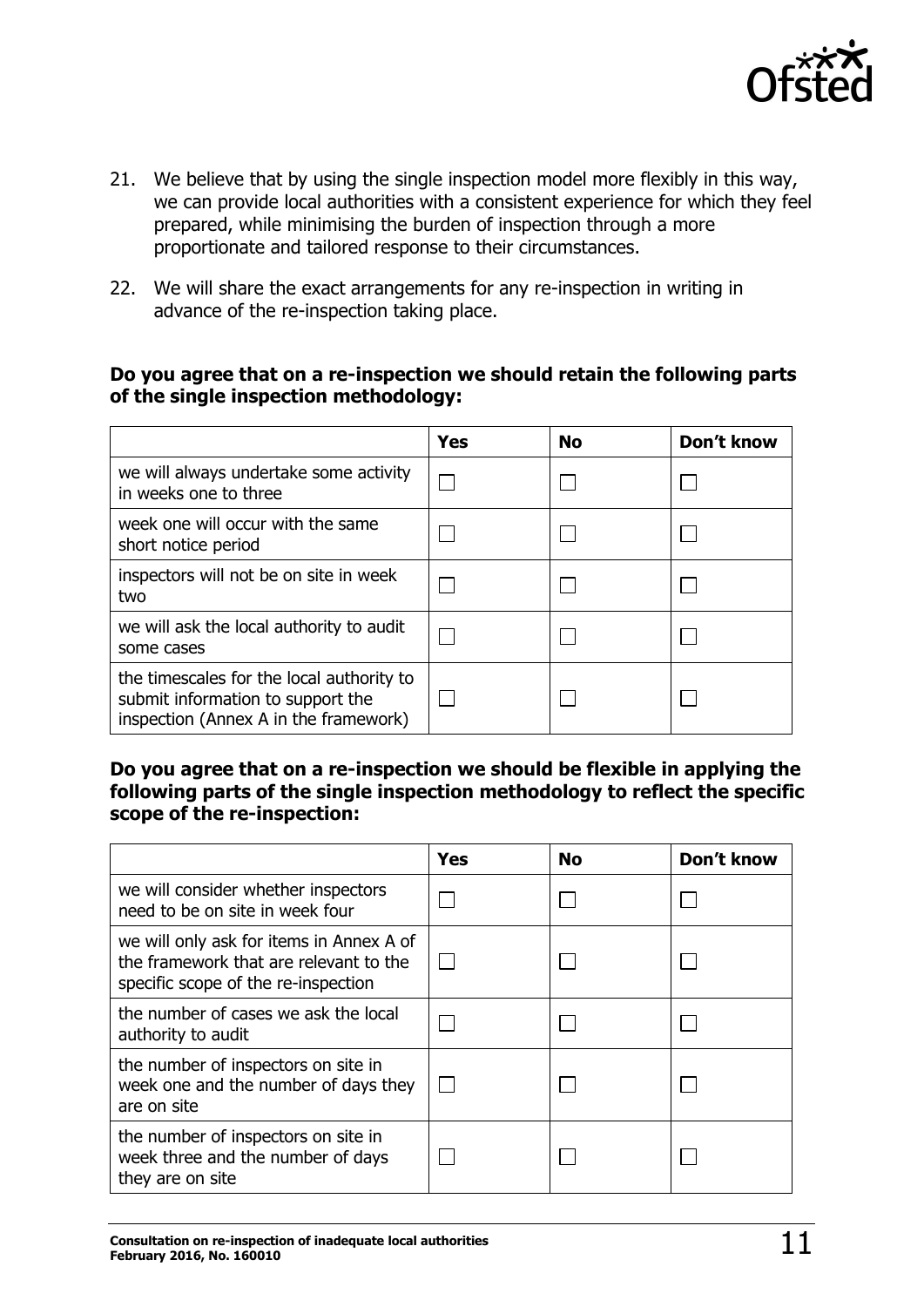

**Please use the box below to suggest any other aspects of the inspection arrangements we could be more flexible about on a re-inspection:**

## <span id="page-11-0"></span>**Making judgements and reporting**

- 23. We propose not to make a graded judgement on the traditional Ofsted four point scale. This is because the scope of each re-inspection will be unique to that local authority, and therefore the judgement we would make would not be directly comparable with earlier inspection judgements. Instead, we propose to make one of the following judgements:
	- $\blacksquare$  the local authority services considered at this inspection continue to be **inadequate**
	- the local authority services considered at this inspection have improved and are no longer inadequate.
- 24. We propose to provide our judgement in a published letter, setting out the progress made against the weaknesses identified at the last inspection. The letter will identify where any of the weaknesses considered are now strengths and any that still require improvement.
- 25. We will include the specific evaluation criteria considered at each inspection in an annex to the letter.

### **Do you agree that the re-inspection should result in a judgement that the services either 'continue to be inadequate' or 'have improved and are no longer inadequate'?**

| Yes | <b>No</b> | Don't know |
|-----|-----------|------------|
|     |           |            |